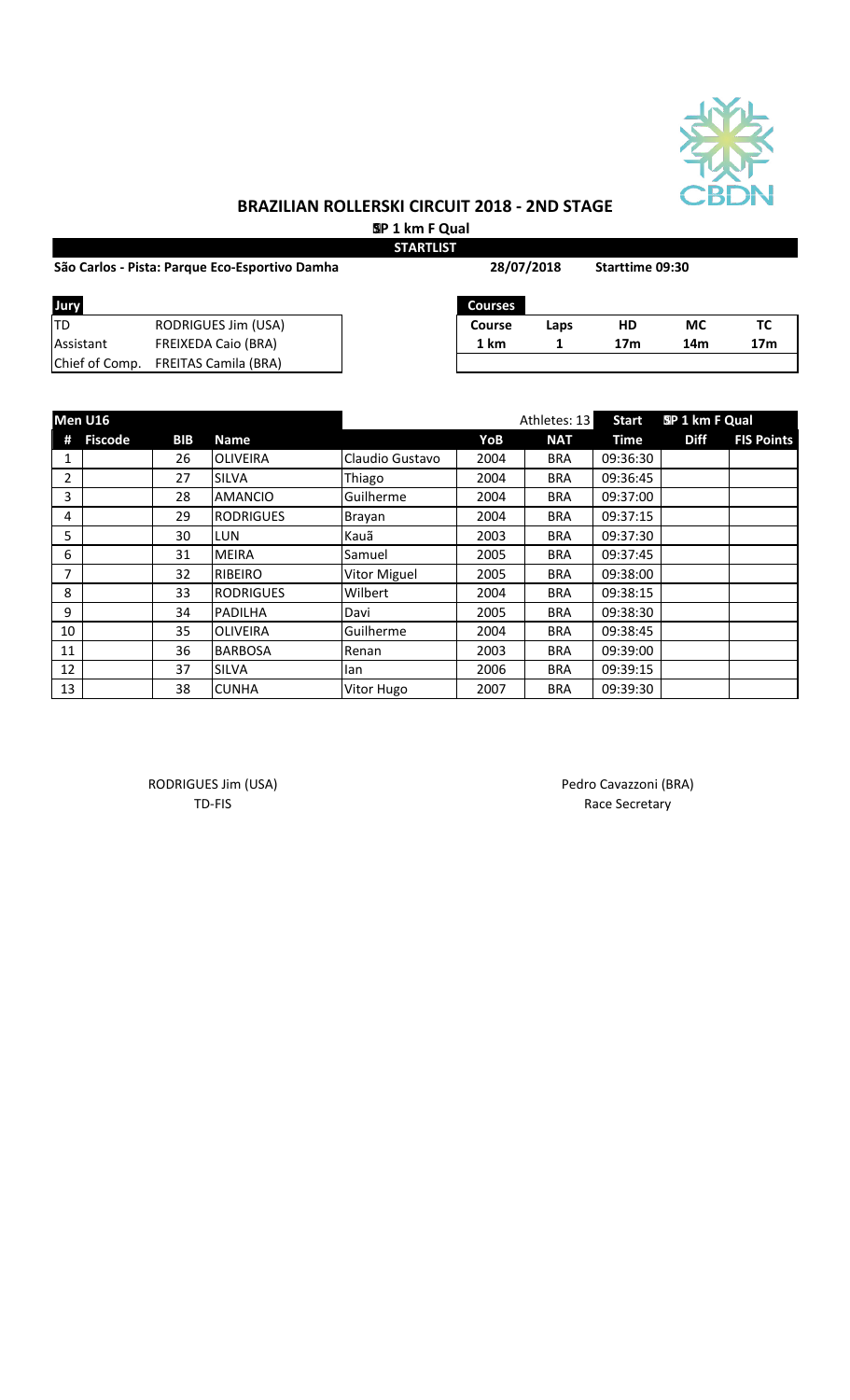

**SP 1 km F Qual**

|                                                |                             | <b>RESULT LIST QUALIFICATION</b> |                |      |                 |                 |                 |  |
|------------------------------------------------|-----------------------------|----------------------------------|----------------|------|-----------------|-----------------|-----------------|--|
| São Carlos - Pista: Parque Eco-Esportivo Damha |                             |                                  | 28/07/2018     |      | Starttime 09:30 |                 | Endtime 11:30   |  |
| Jury                                           |                             |                                  | <b>Courses</b> |      |                 |                 |                 |  |
| ltd                                            | RODRIGUES Jim (USA)         |                                  | Course         | Laps | HD              | <b>MC</b>       | TC              |  |
| Assistant                                      | <b>FREIXEDA Caio (BRA)</b>  |                                  | 1 km           |      | 17 <sub>m</sub> | 14 <sub>m</sub> | 17 <sub>m</sub> |  |
| Chief of Comp.                                 | <b>FREITAS Camila (BRA)</b> |                                  |                |      |                 |                 |                 |  |
|                                                |                             |                                  |                |      |                 |                 |                 |  |

## **Weather**

| Weather | Air Temp. Begin Air Temp. End |     |
|---------|-------------------------------|-----|
| Sunny   | 22º                           | 24º |

|    | Men U16        |            |                  | Athletes: 13        |      |            | SP 1 km F Qual |             |               |
|----|----------------|------------|------------------|---------------------|------|------------|----------------|-------------|---------------|
| #  | <b>Fiscode</b> | <b>BIB</b> | Name             |                     | YoB  | <b>NAT</b> | Time           | <b>Diff</b> | <b>Points</b> |
|    |                | 27         | <b>SILVA</b>     | Thiago              | 2004 | <b>BRA</b> | 0:02:03,99     |             |               |
| 2  |                | 26         | <b>OLIVEIRA</b>  | Claudio Gustavo     | 2004 | <b>BRA</b> | 0:02:07,42     | 0:00:03,4   |               |
| 3  |                | 28         | <b>AMANCIO</b>   | Guilherme           | 2004 | <b>BRA</b> | 0:02:10,74     | 0:00:06,7   |               |
| 4  |                | 33         | <b>RODRIGUES</b> | Wilbert             | 2004 | <b>BRA</b> | 0:02:17,35     | 0:00:13,4   |               |
| 5  |                | 29         | <b>RODRIGUES</b> | Brayan              | 2004 | <b>BRA</b> | 0:02:20,11     | 0:00:16,1   |               |
| 6  |                | 31         | <b>MEIRA</b>     | Samuel              | 2005 | <b>BRA</b> | 0:02:24,94     | 0:00:20,9   |               |
| 7  |                | 37         | <b>SILVA</b>     | lan                 | 2006 | <b>BRA</b> | 0:02:28,72     | 0:00:24,7   |               |
| 8  |                | 36         | <b>BARBOSA</b>   | Renan               | 2003 | <b>BRA</b> | 0:02:30,04     | 0:00:26,1   |               |
| 9  |                | 30         | <b>LUN</b>       | Kauã                | 2003 | <b>BRA</b> | 0:02:30,81     | 0:00:26,8   |               |
| 10 |                | 32         | RIBEIRO          | <b>Vitor Miguel</b> | 2005 | <b>BRA</b> | 0:02:37,42     | 0:00:33,4   |               |
| 11 |                | 35         | <b>OLIVEIRA</b>  | Guilherme           | 2004 | <b>BRA</b> | 0:02:40,54     | 0:00:36,5   |               |
| 12 |                | 38         | <b>CUNHA</b>     | Vitor Hugo          | 2007 | <b>BRA</b> | 0:02:47,29     | 0:00:43,3   |               |
| 13 |                | 34         | <b>PADILHA</b>   | Davi                | 2005 | <b>BRA</b> | 0:02:53,34     | 0:00:49,4   |               |

RODRIGUES Jim (USA) Pedro Cavazzoni (BRA)

TD-FIS Race Secretary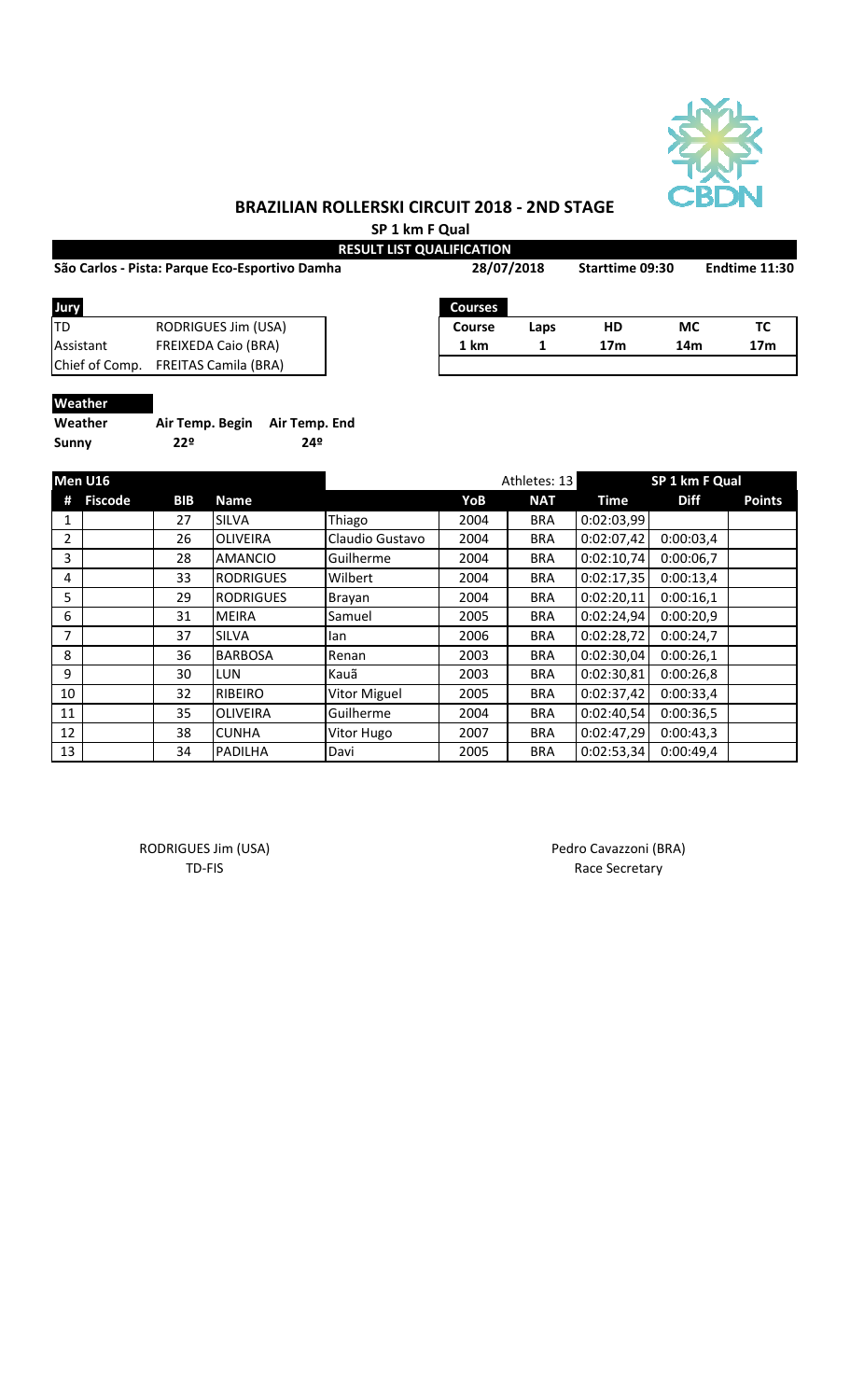

 **SP 1 km F Final RESULT LIST**

**São Carlos - Pista: Parque Eco-Esportivo Damha Starttime 09:30 Endtime 11:30**

**28/07/2018**

**1/2 FINALS FINAL A**

| Heat #5 |     |                          |      |
|---------|-----|--------------------------|------|
| Pos     | Bib | Name                     | Rank |
|         | 27  | SILVA Thiago             |      |
| 4       | 33  | <b>RODRIGUES Wilbert</b> |      |
|         | 29  | <b>RODRIGUES Brayan</b>  |      |
|         | 36  | <b>BARBOSA Renan</b>     |      |
| ∩       | 30  | LUN Kauã                 |      |
| 12      | 38  | <b>CUNHA Vitor Hugo</b>  |      |

| Heat # $6$ |            |                                 |      |
|------------|------------|---------------------------------|------|
| Pos        | <b>Bib</b> | Name                            | Rank |
|            | 26         | <b>OLIVEIRA Claudio Gustavo</b> |      |
|            | 28         | <b>AMANCIO Guilherme</b>        |      |
| 6          | 31         | <b>MEIRA Samuel</b>             |      |
|            | 37         | SILVA lan                       |      |
| 10         | 32         | <b>RIBEIRO Vitor Miguel</b>     |      |
| 11         | 35         | <b>OLIVEIRA Guilherme</b>       |      |

| Heat #11 |     |      |      |
|----------|-----|------|------|
| Pos      | Bib | Name | Rank |
|          |     |      |      |
|          |     |      |      |
|          |     |      |      |
|          |     |      |      |
|          |     |      |      |
|          |     |      |      |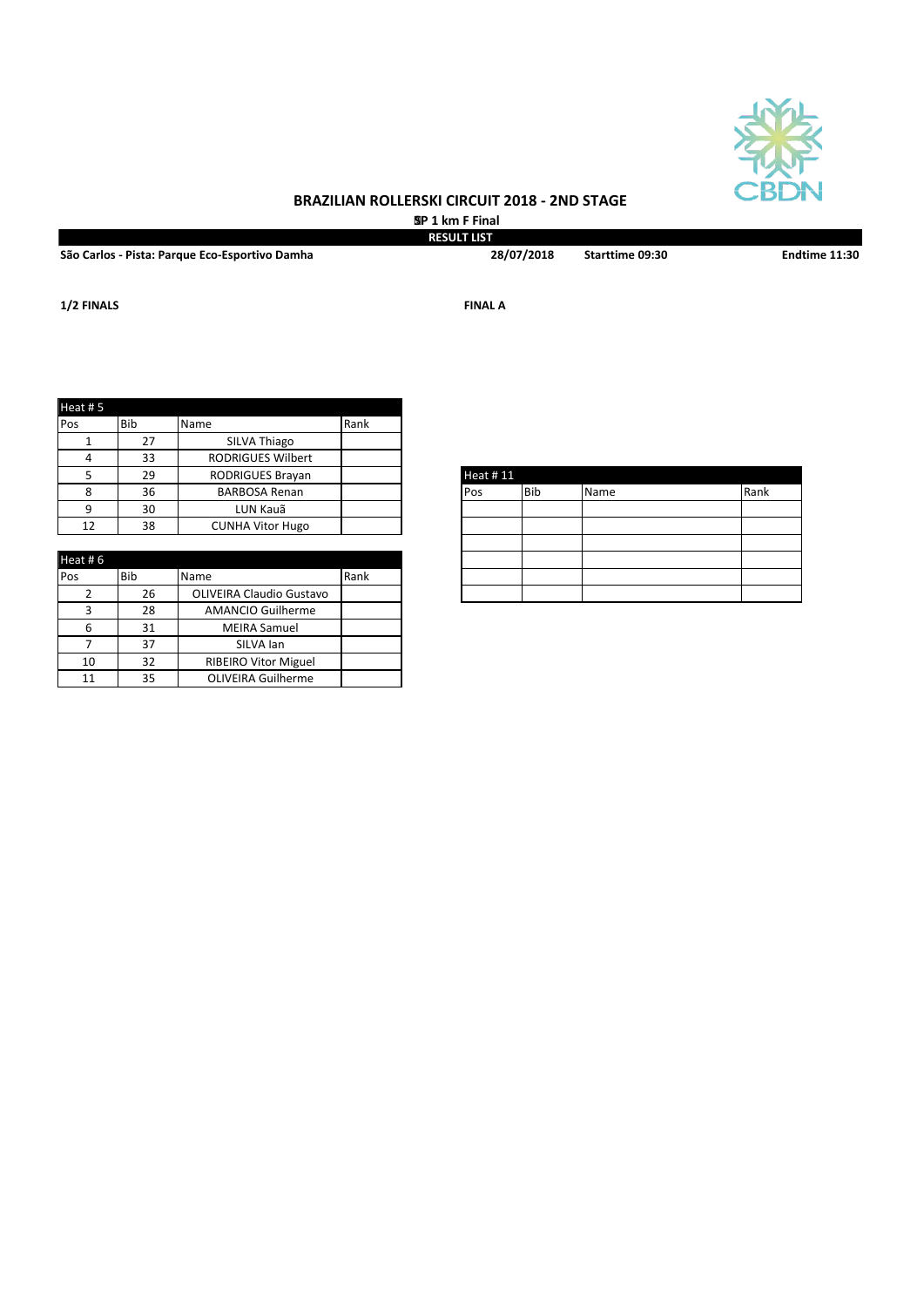

**SP 1 km F Final RESULT LIST**

**São Carlos - Pista: Parque Eco-Esportivo Damha Starttime 09:30 Endtime 11:30**

**28/07/2018**

**1/2 FINALS FINAL A**

| Heat #5 |            |                          |      |          |               |                                 |      |
|---------|------------|--------------------------|------|----------|---------------|---------------------------------|------|
| Pos     | <b>Bib</b> | Name                     | Rank |          |               |                                 |      |
|         | 27         | SILVA Thiago             |      |          |               |                                 |      |
|         | 33         | <b>RODRIGUES Wilbert</b> |      |          |               |                                 |      |
|         | 29         | <b>RODRIGUES Brayan</b>  |      | Heat #11 |               |                                 |      |
| 8       | 36         | <b>BARBOSA Renan</b>     |      | Pos      | <b>Bib</b>    | Name                            | Rank |
| ٩       | 30         | LUN Kauã                 |      |          | 27            | SILVA Thiago                    |      |
| 12      | 38         | <b>CUNHA Vitor Hugo</b>  | 6    |          | 26            | <b>OLIVEIRA Claudio Gustavo</b> |      |
|         |            |                          |      |          | $\sim$ $\sim$ |                                 |      |

| Heat #6 |     |                                 |            |
|---------|-----|---------------------------------|------------|
| Pos     | Bib | Name                            | Rank       |
|         | 26  | <b>OLIVEIRA Claudio Gustavo</b> |            |
|         | 28  | <b>AMANCIO Guilherme</b>        |            |
|         | 31  | <b>MEIRA Samuel</b>             |            |
|         | 37  | SILVA lan                       |            |
| 10      | 32  | <b>RIBEIRO Vitor Miguel</b>     | <b>DNF</b> |
| 11      | 35  | <b>OLIVEIRA Guilherme</b>       |            |

| <b>Heat #11</b> |     |                                 |      |
|-----------------|-----|---------------------------------|------|
| Pos             | Bib | Name                            | Rank |
|                 | 27  | <b>SILVA Thiago</b>             |      |
| 2               | 26  | <b>OLIVEIRA Claudio Gustavo</b> |      |
| 3               | 28  | <b>AMANCIO Guilherme</b>        |      |
| 5               | 29  | RODRIGUES Brayan                |      |
|                 | 33  | <b>RODRIGUES Wilbert</b>        |      |
|                 | 37  | SILVA lan                       |      |
|                 |     |                                 |      |